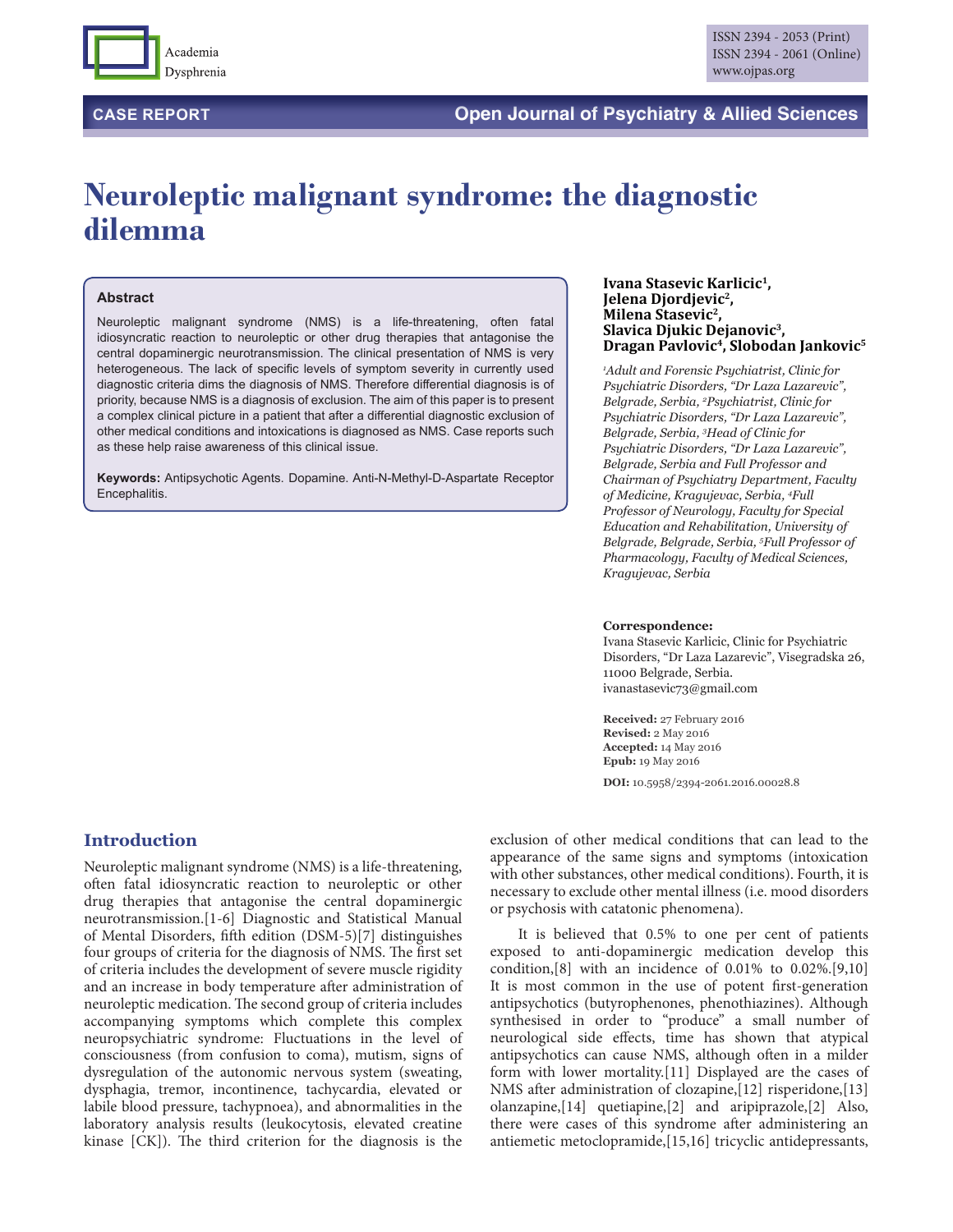lithium, phenelzine,[17-19] and after the sudden suspension of levodopa in patients with Parkinson's disease. Early detection and treatment of NMS under the principles of good clinical practice significantly improves the outcome.

The aim of this paper is to present a complex clinical picture in a patient after a differential diagnostic exclusion of other medical conditions and intoxications diagnosed as NMS.

# **Case report**

Patient aged 23, male, admitted to the Clinic for Psychiatric Disorders due to psychotic decompensation. The patient has been mentally changed from his twentieth year of life, when he first contacted a psychiatrist. The changes manifested themselves in the form of indisposition, tension, fears, occasional obsessive thoughts and compulsive actions. He was treated with fluoxetine with a daily dose of 40 mg and low doses of risperidone (up to 2 mg per day). During the treatment the patient had not regularly taken the therapy and occasionally used marijuana and alcohol. The patient was born prematurely in the seventh month of a high-risk pregnancy. Early psychomotor development was normal. In his personal history there were no other significant diseases, injuries, seizures, and allergies. There was no information about neuropsychiatric heredity.

On the day of admission to the psychiatric ward, the patient was of disorganised behaviour under the influence of delusions and acoustic hallucinations, in an obvious psychomotor restlessness, uncooperative, because of which he was physically restrained. In a routine laboratory blood analysis, which had been done before administering the therapy, the following discrepancies were found: Erythrocyte sedimentation rate (ESR) 18 mm/hr (reference value 2-12), serum iron (Fe) 5.6 mmol/L (10-30.4), C-reactive protein (CRP) 10 mg/dL (0-5), CK 1720 U/L (38-171). During the first three days of hospitalisation he was treated intramuscularly with antipsychotic haloperidol at a total daily dose of 15 mg and diazepam at a dose of 30 mg. On the third day, a routine laboratory analysis of blood showed an increase in the number of leukocytes  $14.2 \times 10^9$ /L  $(3.5\n-10 \times 10^9)$ with granulocytosis (85.1% [43.0-76.0]), an increase in the value of total bilirubin 23.4 umol/L (5.1 to 20.5), and direct bilirubin 6.5 umol/L (0-3.4), CRP 35.3 ng/L (0-5), CK 2953 U/L (38-171), whereas the level of serum Fe was decreased (7 mmol/L [10 to 30.4]). Although physical examination has not shown the presence of clinical signs of infection or hyperbilirubinaemia, because of the perceived differences in the values of laboratory parameters, the antipsychotic was discontinued and an antibiotic is introduced in the therapy (ceftriaxone at a dose of 2 g daily) with parenteral fluid replacement. On the fifth day of psychiatric hospitalisation, due to the worsening of the general condition of the patient manifested by the fluctuating states of consciousness to the level of sopor, muscle rigidity, hyperthermia (38.4 degrees C), sinus tachycardia (120/min), labile blood pressure, which ranged from 160/80 mmHg to 130/80 mmHg and dyspnoea, the patient is transferred to the intensive care unit of the Neurology Clinic where the treatment is continued. Because of leukocytosis (12.2 x 10<sup>9</sup>/L), biochemical variations (sodium [Na] 149 mmol/L [138-148], chloride [Cl] 97 mmol/L [98-107], urea 9.9 mg/dl [2.5-7.5], lactate dehydrogenase [LDH] 653 U/L [220- 460], CK 692 U/L, CRP 13 ng/L), the disruption of homeostasis, a complementary differential diagnostic procedure was conducted on suspicion of NMS. The following analyses were conducted: Thyroid status- anti TgAt, anti TPO (without discrepancies); immune-serological analysis- immunoglobulin G (IgG) 4.10 g/L (6.5-16) g/dl, IgM 0.49 g/L (0.5-3) g/dl, beta 2 microglobulin 0.82 mg/L (1-2.4), normal findings for other observed parameters (IgA, complement component 3 [C3], C4, anti-neutrophil cytoplasmic antibody [ANCA], antinuclear antibody [ANA], human epithelial type 2 (HEp2), extractable nuclear antigens [ENA] screen, anticardiolipin antibody [ACLA] IgM, the venereal disease research laboratory [VDRL] test, anti-double stranded DNA [anti-dsDNA]). Cyto-biochemical findings included central spinal fluid (CSF)- normal, CSF culture for bacteria and fungi- negative, analysis for the West Nile virus- negative, antibodies for Borrelia burgdorferi- negative, the Treponema pallidum hemagglutination assay (TPHA) in the serum and CSF- negative, virological analysis of serum, protein serum electrophoresis (alpha 1- 12.5 g/dL [2.9 to 4.9], alpha 2- 17.2 g/dL [7.1 to 11.8], beta 1- 5.7 g/dL [4.7 to 7.2]), beta 2 and gamma values in the reference ranges). Copper in the blood and in urine was within normal ranges. Tumour markers were without deviations (alpha-faetoprotein [AFP], carbohydrate antigen [CA] 15-3, CA 19-9, CA 72-4, carcinoembryonic antigen [CEA], neuron-specific enolase [NSE]). Neuro-visualisation and neurophysiological testing methods of the brain have not found pathoanatomic brain substrates, acute haemorrhaging, tumour masses, nor epileptiform grafo-elements (computed tomography [CT] scan, CT angiography of blood vessels of the brain, electroencephalography [EEG]). Due to the worsening of pulmonary function a pulmonary artery CT was done and the patient was diagnosed with a pulmonary embolism, and with the colour Doppler of the blood vessels of the legs diffuse thromboembolic mass was found in the lower limbs. The occurrence of septicaemia, melaena, and haematemesis further complicated the clinical course and treatment. After three months, in the neurological findings, sequelae were noted- anisocoria, generalised mild to moderate hypotrophy, and contracture of the lower extremities (ankles) on both sides. The patient was discharged from the Neurology Clinic with the diagnosis of NMS without prescribed psychopharmacotherapy. During the hospitalisation at Neurology Clinic he had not been given any kind of specific therapy for NMS.

## **Discussion**

NMS is a medical emergency that requires prompt recognition and treatment due to the still high mortality. Mortality rate due to NMS before 1984 amounted to 40%, and while decreasing in recent decades it is now estimated at about ten per cent.[3,20] A higher risk of death is for people younger than 20 and older than 60. Also, the mortality rate is increased by the presence of organic brain disorders, mental retardation, substance abuse, and numerous NMS complications. The almost universal ones are rhabdomyolysis and renal failure, whereas aspiration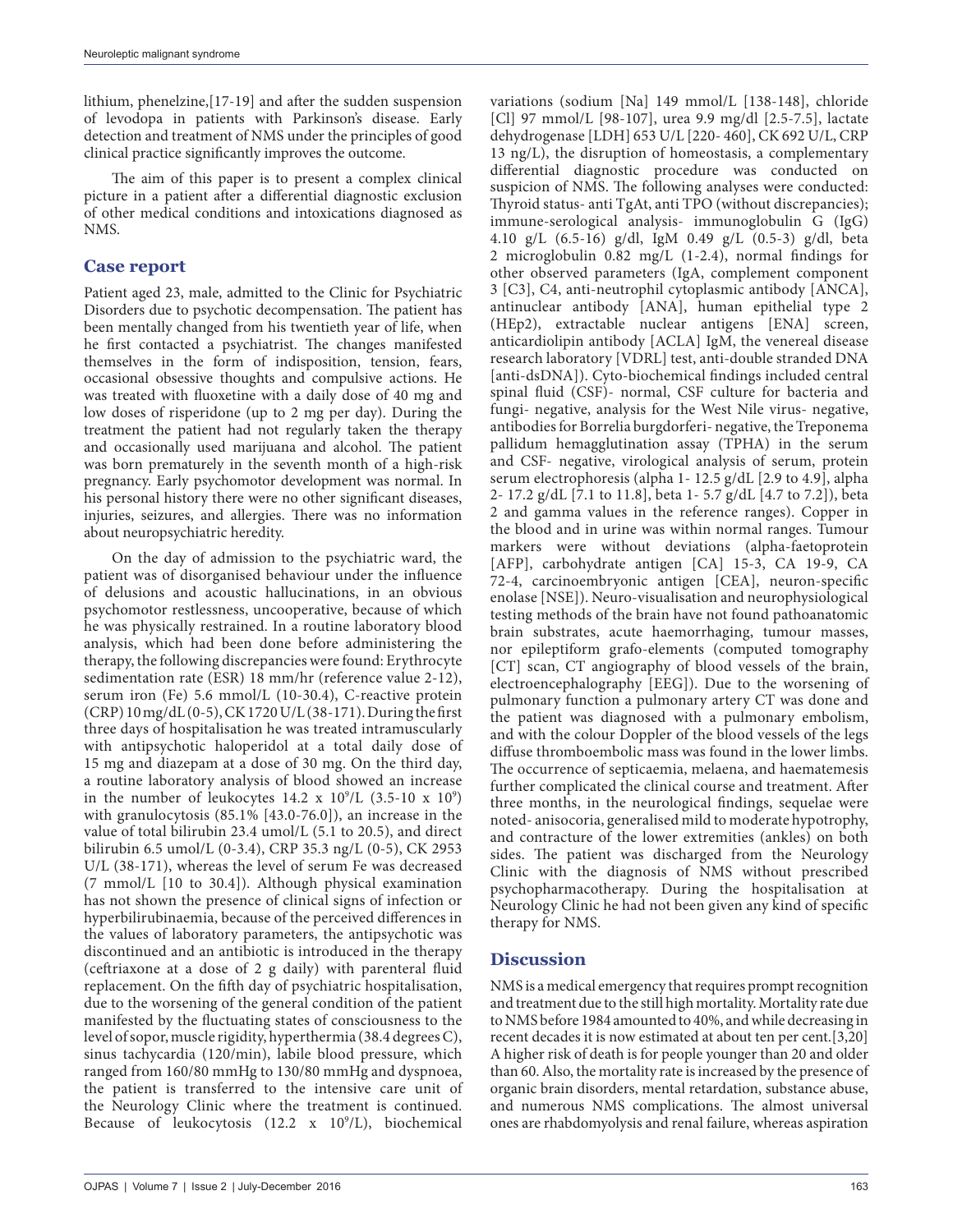pneumonia, pulmonary embolism, respiratory distress syndrome, sepsis, disseminated intravascular coagulation, and myocardial infarction are often present.[20] According to literature, 79% of patients with NMS make a full recovery, while possible consequences might present themselves as cognitive disorders, muscle atrophy, contracture, and focal neurological disturbances.[21]

The mechanism of NMS occurrence is unclear. Most researchers pointed out that the non- infectious hyperthermia is caused by interruption of dopaminergic neurotransmission in the hypothalamus, hyperfunction of the autonomic nervous system as a result of dopamine antagonism, while the imbalance at the level of striatal dopamine receptors results in muscle rigidity, with the consequent myoglobinuria and increased levels of serum CK due to muscle catabolism.[1,20] However, the development of NMS in patients treated with atypical antipsychotics, including partial dopamine agonists, indicates that in the development of NMS, there are a number of other neurotransmitter systems involved. So far, the identified risk factors include clinical, systemic, and metabolic factors: Agitation, dehydration, physical restraining, preexisting abnormalities in dopamine activity or function of dopamine receptors in the central nervous system (CNS), hyponatraemia, lack of Fe.[3,22-24] Practically all case series have reported physical exhaustion and dehydration immediately prior to the occurrence of NMS.[3,20,25] Pharmacological risk factors are the use of highly potent conventional antipsychotics, parenteral administration, faster dose escalation, and higher total dose.[1]

The clinical presentation of NMS is very heterogeneous. The lack of specific levels of symptom severity in currently used diagnostic criteria dims the diagnosis of NMS. Therefore differential diagnosis is of priority importance, because NMS is a diagnosis of exclusion.[3] (Table 1)

This presented case was not typical. The dilemma remains whether this patient really developed NMS. In fact, after application of the Naranjo adverse drug reaction (ADR) probability scale,[26] the obtained score was two, that indicates the possibility of the connection of an undesirable effect after the administration of the drug. However, after extensive diagnostics a number of medical conditions were

excluded, and the diagnosis of NMS was set in accordance with the criteria currently applicable, classification of disease- when there are no criteria for other disorders, this rare diagnosis is set.

Our patient had risk factors: He was a young man, extremely agitated and dehydrated, with low levels of serum Fe. Among other risk factors that were present there were: Physical restraining and a history of abuse of psychoactive substances. He already had increased CK (1720 U/L) on admission, which might be explained by the high level of motor activity within extreme psychomotor agitation. On the third day CK was increased to 2953 U/L, but without the presence of clinical evidence of NMS. On the other hand, CRP was increased upon arrival, and its value tripled on the third day of the treatment, with the development of leukocytosis with granulocytosis. Despite the absence of clinical signs of infection and neuroleptic syndrome, after registered deviations in the values of CK and an increase in markers of inflammation, on the third day of treatment antipsychotic was discontinued with the introduction of antibiotic therapy and intensive parenteral rehydration. However, paradoxically on the fifth day of hospitalisation, the patient developed muscle rigidity, hyperthermia, and autonomic dysfunction, while at the same time the laboratory blood result report registered a drop of CK to 692 U/L. Practically the whole time the patient had normal renal function, which excludes massive rhabdomyolysis. Also, calm liver enzymes represent an atypical finding which does not fit the diagnosis of NMS. The patient was transferred to the Neurology Clinic because of the fluctuation of consciousness, and after a thorough three months' diagnostics and non-specific treatment, he was discharged with the diagnosis of NMS.

It is questionable whether in this case, despite the normal values of the analysis of CSF, there was room for additional diagnostics, for example in the direction of anti-N-Methyl-D-Aspartate (NMDA)-receptor encephalitis.[27] Also, the question is whether the described case, as well as all the other cases of NMS, are truly idiosyncratic reactions to antipsychotics or a reflection of impotence of official medicine which does have its limits? How accurate are our official classification systems of disease?

| Table 1: Differential diagnosis of neuroleptic malignant syndrome (NMS) |
|-------------------------------------------------------------------------|
|-------------------------------------------------------------------------|

| <b>Infections</b>          | <b>Psychiatric or</b><br>neurological disease | <b>Substance intoxication</b>                                                   | <b>Endocrine</b><br>disorders | Environmental<br>factors |
|----------------------------|-----------------------------------------------|---------------------------------------------------------------------------------|-------------------------------|--------------------------|
| Meningitis or encephalitis | Idiopathic malignant<br>catatonia             | Anticholinergic delirium                                                        | Thyrotoxicosis                | Heat stroke              |
| Brain abscess              | Structural lesions of<br>the midbrain         | Salicylate poisoning                                                            | Pheochromocytoma              |                          |
| <b>Tetanus</b>             | Benign extrapyramidal<br>syndrome             | Malignant hyperthermia<br>(inhalation anaesthetics)                             |                               |                          |
| Sepsis                     | Non-convulsive status<br>epilepticus          | Serotonin allergy<br>syndrome                                                   |                               |                          |
|                            |                                               | Substance abuse (cocaine,<br>amphetamines, lysergic<br>acid diethylamide [LSD]) |                               |                          |
|                            |                                               | Withdrawal syndromes                                                            |                               |                          |